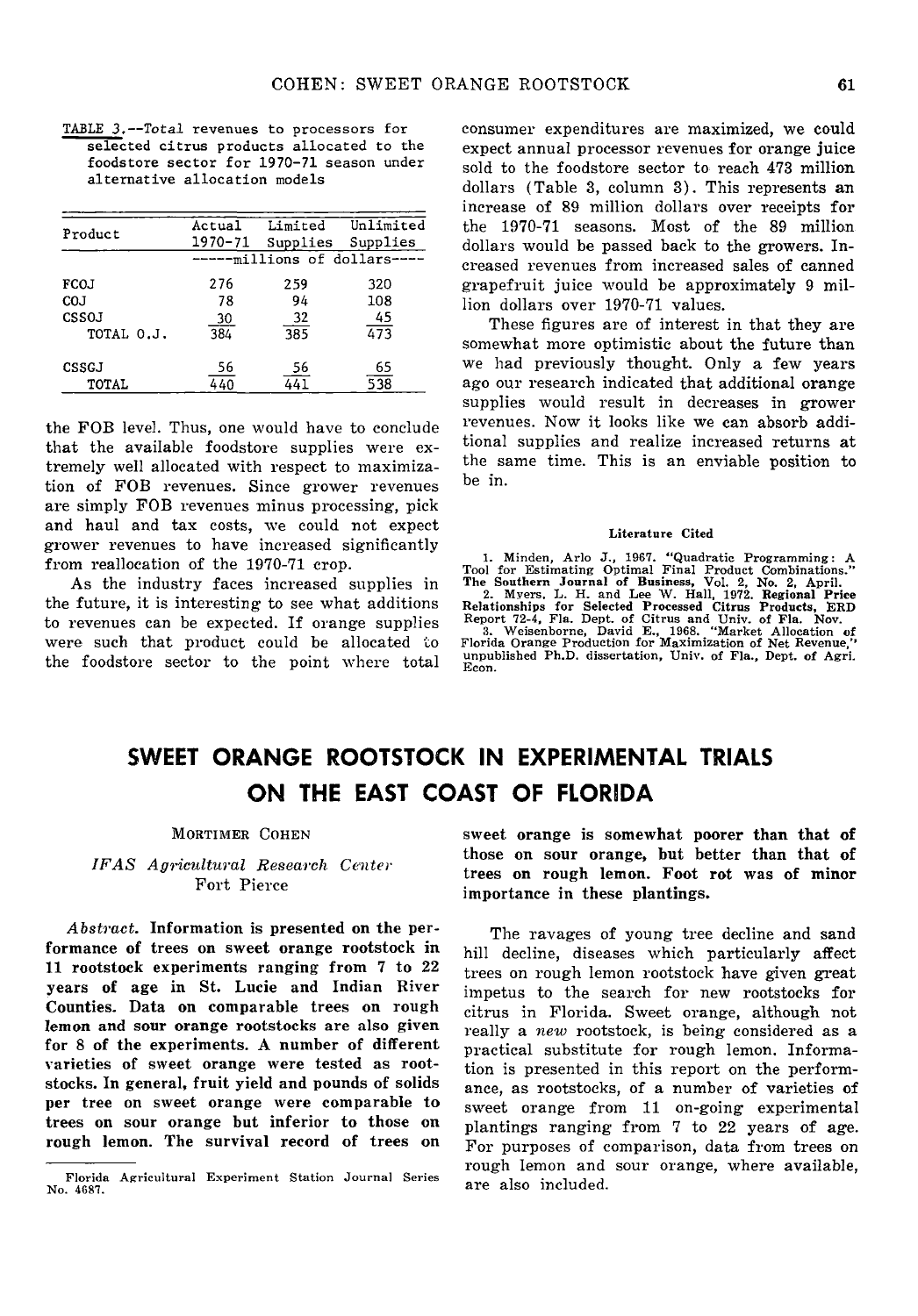# Materials and Methods

Most of the plantings reported here are in St. Lucie County but one is located in Indian River County. Tree-by-tree yield records and regular samplings for determination of fruit quality were taken annually for cach site with the exception of 'Marsh' grapefruit experiment no. 1 for which no yield records were taken during 1970-71.

Canopy diameter measurements were made with a 30 foot telescoping fiberglass ruler during 1972. Trees were also rated for condition of health during 1972. Plantings on the property of private owners are fertilized, sprayed, and picked at the discretion of the owners. Table 1 provides information on scion variety, location, soil type, and budwood source for each of the *11* plantings.

Tables 2, 3, and 4 also present data on the age of the planting and the average yield and average pounds of solids produced per tree for both the life of the experiment and for the 1971-72 season. These tables have figures on average canopy diameter of the trees and on a measure of productivity of the various types of trees for each 100 square feet of grove space occupied, called the "yield-area index." The canopy diameter squared is considered to be the

Table 1. Experiments Discussed In This Article

|                                | Exper-         | Location of Planting     |                      | Soil     | Budwood      |
|--------------------------------|----------------|--------------------------|----------------------|----------|--------------|
| Scion                          | iment          | County                   | Area                 | Type     | Source       |
| Valencia                       | 1              | St. Lucie                | Ag. Res. Center Leon |          | Old line     |
| orange                         | 2              | $^{\prime \prime}$       | $\bullet$            | Parkwood | ,,           |
| (Tb1 2)                        | 3              | $\mathbf{H}$             | $\mathbf{H}$         | Leon     | $\mathbf{u}$ |
|                                | 4              | $\mathbf{r}$             | Cloud Grove          | Felda    | $\bullet$    |
| Ruby Red                       | 1              | St. Lucie                | Ag. Res. Center Leon |          | Old line     |
| Gft.                           | $\overline{2}$ | $\mathbf{H}$             | n                    | Parkwood | 88           |
| (Tb1 3)                        | 3              | Indian River Graves Bros |                      | Felda    | $\bullet$    |
|                                | 4              | St. Lucie                | Ag. Res. Center Leon |          | $\bullet$    |
| Marsh                          | ı              | St. Lucie                | Shinn Road           | Felda    | Old line     |
| Gft.<br>(Th1 4)                | $\overline{2}$ | $\mathbf{r}$             | Allapattah<br>Flats  | Felda    | Nucellar     |
| Pineapple<br>orange<br>(Tb1 4) | -1             | St. Lucie                | Shinn Road           | Felda    | Old line     |

grove space occupied by each category of tree. Finally, the tables show the number of trees originally p'anted in each group as well as trees missing and sick (in decline).

### Results

Eight of the experiments covered in the tables contain trees on sour orange and rough lemon rootstocks as well as on sweet orange so production on the 3 rootstocks can be compared directly. In 7 of these experiments, trees on rough lemon have outyielded those on both sweet orange and sour orange in both boxes of fruit

. . ~·Performance of Valencia Orangs Trees on Sweet Orange Rootstock Compared with Trees on Rough Lemon and Sour Orange Stocks

|                |               |                    |               |                        | Average Production |                    |                         |          |                 |             |                 |
|----------------|---------------|--------------------|---------------|------------------------|--------------------|--------------------|-------------------------|----------|-----------------|-------------|-----------------|
|                |               |                    |               |                        | Per Tree           |                    |                         |          |                 |             |                 |
|                |               |                    |               | For Life               |                    |                    | Average                 |          |                 |             |                 |
|                |               |                    | Yield         | of Expmt.<br>$Lbs.$ of | Yield              | 1971-72<br>Lbs. of | Canopy<br>Diameter Area | Yield-   |                 |             | Number of Trees |
|                | Age<br>(Yrs.) | Rootstock          | (Boxes)       | Solids                 |                    | Solids             | (It.)                   | Index(z) | Plant-<br>ed    |             | Dead $Sick(y)$  |
| Expt.          | 22            | Rough lemon        | 2.1           | 12.6                   | (Boxes)<br>2.1     | 14.8               | 17.5                    | 0.7      | $\overline{14}$ | т           | $\overline{4}$  |
|                |               | Sour orange        | 1.3           | 9.1                    | 1.2                | 8.9                | 15.1                    | 0.6      | 14              | 0           | $\circ$         |
|                |               | Parson Brown       | $1.5^{\circ}$ | 9.9                    | 1.2                | 8.3                | 16.2                    | 0.6      | 14              | $\Omega$    | $\overline{2}$  |
| $\overline{2}$ | 22            | Rough lemon        | 3.1           | 17.3                   | 3.2                | 21.5               | 18.1                    | 0.9      | 8               | $\Omega$    | 1               |
|                |               | Sour orange        | 2.2           | 14.2                   | 1.9                | 14.8               | 17.0                    | 0.8      | 6               | $\mathbf 0$ | 0               |
|                |               | Parson Brown       | 2.0           | 13.1                   | 2.0                | 15.1               | 18.1                    | 0.6      | 9               | $\Omega$    | $\Omega$        |
| 3              | 16            | R.L. or S.O.<br>No | -             |                        |                    |                    |                         |          |                 |             |                 |
|                |               | Sweet orange       | 1.5           | 9,9                    | 0.9                | 7.0                | 15.1                    | 0.7      | 6               | $\Omega$    | 0               |
|                |               | <b>Bessie</b>      | 1.5           | 10.5                   | 2.0                | 15.5               | 15.4                    | 0.6      | 6               | 0           | 0               |
|                |               | Brazilian          | 1.4           | 9.2                    | 0.9                | 6.7                | 14.8                    | 0.6      | 6               | $\mathbf 0$ | $\mathbf 0$     |
|                |               | Hamlin             | 1.3           | 9.0                    | 1.6                | 12.4               | 14.8                    | 0.6      | 6               | $\Omega$    | $\overline{c}$  |
|                |               | Mme. Vinous        | 1.3           | 9.0                    | 1.1                | 8.7                | 14.9                    | 0.6      | 6               | $\mathbf 0$ | $\mathbf 1$     |
|                |               | Valencia           | 1.2           | 8.0                    | 1.5                | 11.2               | 14.4                    | 0.6      | 6               | $\Omega$    |                 |
| 4              | 12            | Rough lemon        | 1.5           | 9.9                    | 1.6                | 11.9               | 12.4                    | 1.0      | 10              | $\Omega$    | 6               |
|                |               | Sour orange        | 1.1           | 7.8                    | 1.6                | 11.7               | 12.5                    | 0.7      | 10              | $\Omega$    | $\mathbf 0$     |
|                |               | Pineapple          | 1.3           | 8.7                    | 1.6                | 11.1               | 13.6                    | 0.7      | 10              | $\Omega$    | 0               |

(z). Yield-area index is the average yield per 100 square feet of tree-space area as determined by this formula: yield-area index =  $y/a$  where  $y = a$  werage annual yield (in boxes) and a = (canopy diameter)<sup>2</sup>/100.

(y). Trees in definite decline; those rated 1 or higher on this scale: 0 = healthy to 3 almost dead.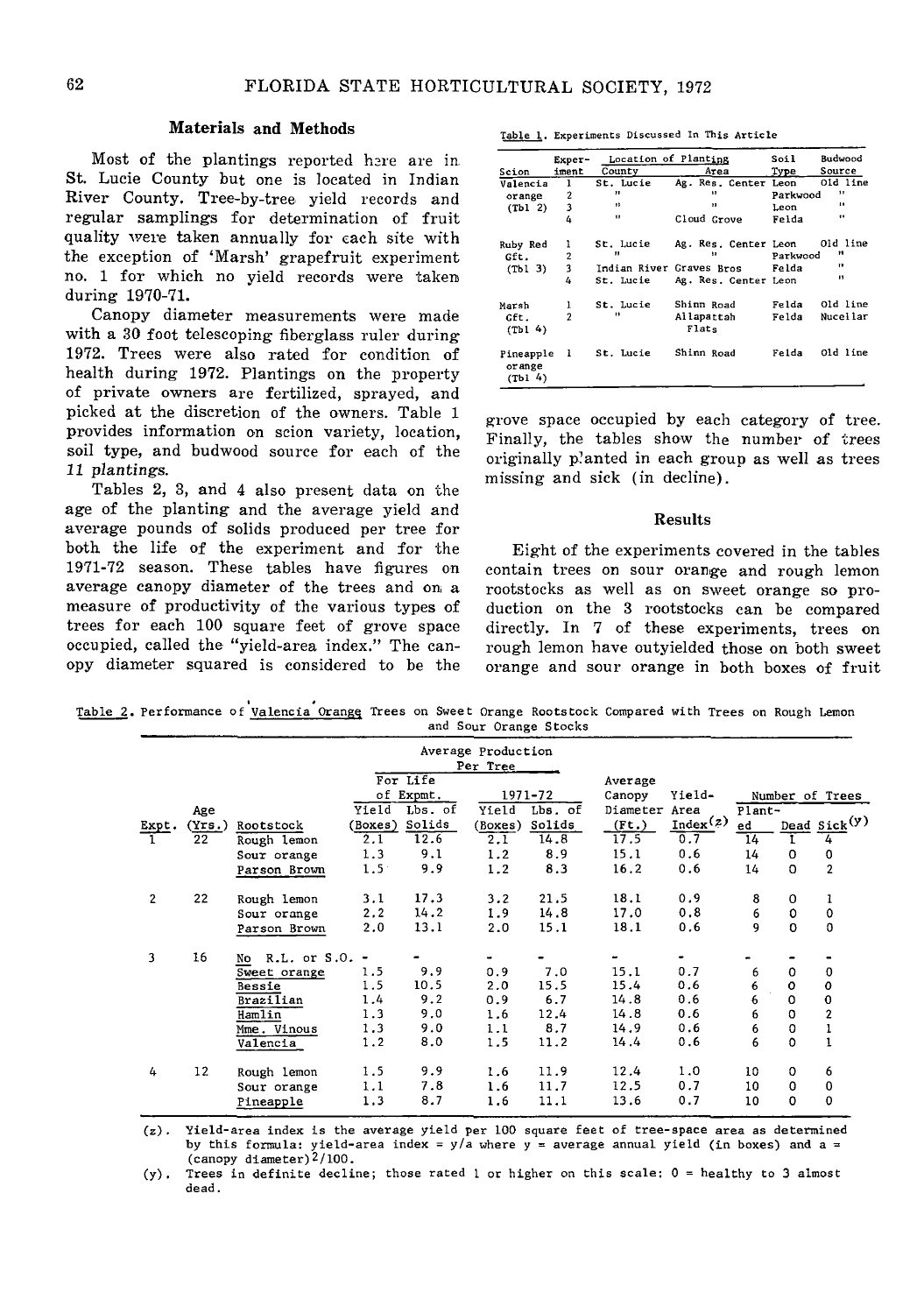|              |        |               |         |                       | Average Production<br>Per Tree |                    |                               |                                             |        |              |                          |
|--------------|--------|---------------|---------|-----------------------|--------------------------------|--------------------|-------------------------------|---------------------------------------------|--------|--------------|--------------------------|
|              |        |               |         | For Life<br>of Expmt. |                                | 1971-72<br>Lbs. of | Average<br>Canopy<br>Diameter | Yield-<br>Area                              | Plant- |              | Number of Trees          |
|              | Age    |               | Yield   | Lbs. of               | Yield                          | Solids             |                               | $\underline{\texttt{Index}}^{\texttt{(z)}}$ | ed     |              | Dead Sick <sup>(y)</sup> |
| Expt.        | (Yrs.) | Rootstock     | (Boxes) | Solids                | (Boxes)                        | 16.2               | (It.)<br>18.1                 | 1.0                                         | 14     | $\mathbf 0$  | 8                        |
|              | 22     | Rough lemon   | 3.4     | 13.6                  | 3.9                            | 17.9               | 16.2                          | 1.1                                         | 14     | $\mathbf 0$  | ı                        |
|              |        | Sour orange   | 3.0     | 13.8                  | 3.7                            | 12.5               | 18.4                          | 0.8                                         | 14     | $\mathbf{1}$ | 4                        |
|              |        | Parson Brown  | 2.8     | 11.9                  | 2.6                            |                    |                               |                                             |        |              |                          |
| $\mathbf{2}$ | 22     | Rough lemon   | 5.4     | 20.8                  | 5.0                            | 22.8               | 22.3                          | 1.1                                         | 6      | 0            | ı                        |
|              |        | Sour orange   | 4.3     | 18.9                  | 5.6                            | 26.9               | 20.2                          | 1.1                                         | 6      | 0            | 0                        |
|              |        | Parson Brown  | 4.2     | 18.1                  | 4.0                            | 19.4               | 19.5                          | 1.1                                         | 6      | $\Omega$     | $\overline{2}$           |
| 3            | 17     | Sour orange   | 5.1     | 24.8                  | 9.0                            | 47.9               | 18.4                          | 1.5                                         | 6      | 0            | 0                        |
|              |        | Bessie        | 5.3     | 24.1                  | 9.9                            | 50.7               | 19.1                          | 1.5                                         | 6      | 0            | 0                        |
|              |        | Brazilian     | 5.2     | 24.6                  | 8.5                            | 43.7               | 18.0                          | 1.6                                         | 6      | $\mathbf 0$  | 0                        |
|              |        | Hamlin        | 4.9     | 24.0                  | 7.6                            | 38.8               | 18.6                          | 1.4                                         | 6      | $\Omega$     | 0                        |
|              |        | Homosassa     | 5.8     | 27.0                  | 8.8                            | 45.8               | 18.7                          | 1.7                                         | 6      | $\mathbf 0$  | 0                        |
|              |        | Mme. Vinous   | 4.4     | 20.7                  | 7.8                            | 37.1               | 18.3                          | 1.3                                         | 6      | $\Omega$     | 0                        |
|              |        | Pineapple     | 5.9     | 28.0                  | 8.5                            | 43.6               | 18.8                          | 1.7                                         | 6      | $\Omega$     | $\mathbf 0$              |
|              |        | Swt. Seedling | 4.7     | 22.7                  | 7.4                            | 38.7               | 18.1                          | 1.4                                         | 6      | O            | O                        |
|              |        | Swt. Seville  | 3.3     | 15.4                  | 5.3                            | 26.5               | 16.7                          | 1.2                                         | 6      | $\Omega$     | $\mathbf 0$              |
|              |        | Valencia      | 5.5     | 26.1                  | 9.4                            | 48.3               | 18.8                          | 1.6                                         | 6      | $\Omega$     | 0                        |
| 4            | 16     | Swt. orange   | 3.3     | 14.5                  | 2.1                            | 10.2               | 19.0                          | 0.9                                         | 4      | 0            | 0                        |
|              |        | Valencia      | 3.5     | 15.3                  | 4.1                            | 19.2               | 18.2                          | 1.0                                         | 4      | 0            | 0                        |

Table 3. Performance of Ruby Red Grapefruit Trees on Sweet Orange Rootstock Compared With Trees on Rough **lemon and Sour Orange Stocks** 

(z), (y) - See footnotes under Table 1.

and pounds of solids produced during the life of the planting. Only in 'Marsh' grapefruit experiment no. 2 do trees on sweet orange equal those on rough lemon in average yie'd and exceed them in pounds of solids produced. On the other hand the longtime production. record of trees on sweet orange rootstocks is slightly greater than that of trees on sour orange.

Trees on different varieties of sweet orange have usually performed about the same in comparable plantings.

When production on the different rootstocks for the 1971-72 season is compared, trees on rough lemon are less outstanding than they appear over the life of the experiment. Trees on rough lemon were highest in yield and pounds

Table 4, Performance of Marsh Grapefruit and Pineapple Orange Trees on Sweet Orange Rootstock Compared With **Trees on Rough Lemon and Sour Orange Stocks** 

|              |                      |                          |            |                       | Marsh Grapefruit               |               |                     |                             |          |               |                                        |
|--------------|----------------------|--------------------------|------------|-----------------------|--------------------------------|---------------|---------------------|-----------------------------|----------|---------------|----------------------------------------|
|              |                      |                          |            |                       | Average Production<br>Per Tree |               |                     |                             |          |               |                                        |
|              |                      |                          |            | For Life<br>of Expmt. |                                | 1971-72       | Average<br>Canopy   | Yield-                      |          |               | Number of Trees                        |
|              | Age                  |                          | Ÿield      | Lbs. of               |                                | Yield Lbs. of | Diameter            | Area                        | Plant-   |               |                                        |
|              | Expt. $(Yrs.)$<br>12 | Rootstock<br>Rough lemon | 6.6        | (Boxes)Solids<br>24.3 | (Boxes) Solids<br>11.6         | 48.1          | $($ Ft. $)$<br>16.7 | $_{\text{Index}}(z)$<br>2.4 | ed<br>10 | $\Omega$      | $\frac{\text{Dead}}{\text{Sizek}}$ (y) |
|              |                      | Sour orange              | 4.0<br>4.0 | 16.6<br>16.6          | 8.4.<br>8.7                    | 35.9<br>36.0  | 15.2<br>16.7        | 1.7<br>1.4                  | 10<br>10 | 0<br>$\Omega$ | 0<br>$\circ$                           |
|              |                      | Pineapple                |            |                       |                                |               |                     |                             |          |               |                                        |
| $\mathbf{2}$ | 7                    | Rough lemon              | 4.4        | 15.7<br>16.2          | 7.2<br>7.2                     | 26.9<br>31.3  | 13.7                | 2.3                         | 24       | 0<br>0        | ı                                      |
|              |                      | Sour orange<br>Hamlin    | 3.9<br>4.4 | 17.8                  | 7.9                            | 32.9          | 14.1<br>15.2        | 2.0<br>1.9                  | 24<br>24 | 0             | 0                                      |
|              |                      |                          |            |                       | Pineapple Orange               |               |                     |                             |          |               |                                        |
| ı            | 12                   | Rough lemon              | 3.3        | 17.9                  | 3.2                            | 19.3          | 13.5                | 1.8                         | 10       | 0             | 4                                      |
|              |                      | Sour orange<br>Pineapple | 2.2<br>2.4 | 12.9<br>14.5          | 3.5<br>3.6                     | 21.9<br>22.9  | 12.3<br>13.2        | 1.5<br>1.4                  | 10<br>10 | 0<br>0        | 0<br>0                                 |

(z), (y). **See footnotes** under Table 1.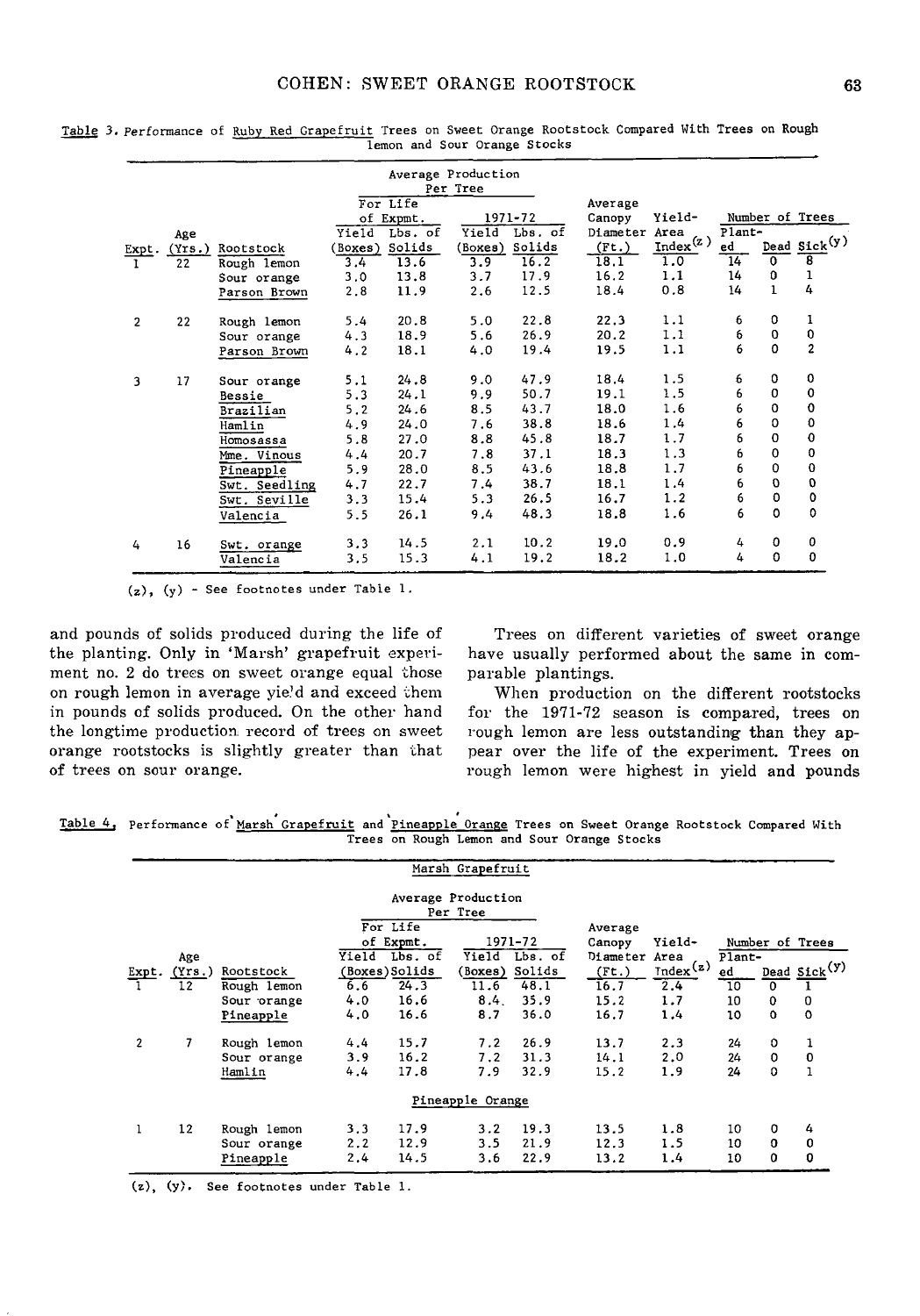of solids in only 4 of the 8 experiments; in the remaining experiments trees on either sweet or sour orange were highest or, in one case, all were at the same level.

Trees on sweet orange are somewhat smaller in canopy diameter than comparable trees on rough lemon rootstock in the plantings under study, but trees on sweet orange rootstock are almost always larger than those on sour orange.

The situation is quite different when trees are compared for efficiency in fruit production as measured by the yield-area index. Here trees on rough lemon are outstanding followed by those on sour orange rootstock. Data in Tables 2, 3 and 4 show that trees on sweet orange stocks are lowest in yield-area index.

Only two of all the trees originally set out in the 11 plantings are now dead but a relatively high proportion of the trees on rough lemon rootstock are now in definite decline. In two cases (Table 2, Expt. 4 and Table 3, Expt. 1) more than half the trees on rough lemon show such decline symptoms. The cause of decline of rough lemon is diagnosed as blight or young tree decline in almost every case. An appreciable proportion of the trees on sweet orange is also in decline in 3 plantings, a decline judged to result from *root rot* rather than blight. Foot rot lesions are present at the base of the 2 trees on sweet orange listed as in decline in Table 3, Expt. 2, but the lesions are too small to account for the stage of decline of the trees and it appears that root rot is involved also.

Decline symptoms are insignificant for trees on sour orange rootstock.

# Discussion and Conclusions

In the preceding section an attempt has been made to summarize observations on the performance of trees on sweet orange rootstock in 11 rootstock plantings. Average yield per tree on sweet orange stock was seen to be slightly more than that obtained from trees on sour orange. Tree survival in good condition on sweet orange rootstock was better than on rough lemon although inferior to that of trees on sour orange. These results suggest that sweet orange rootstock can be a reasonable alternative to the more commonly used rough lemon and sour orange.

Previous comparative studies in Central Florida (3, 4), coastal California (1), and South Africa (6) also indicated that sweet orange compared well with most other stocks even though it is not usually the most productive of a series

of stocks. An earlier more detailed study of the four 22-year old experiments described here (2), also showed good performance by trees on sweet orange rootstock.

Foot rot on sweet orange stock is usually mentioned as the first objection to its use. It is therefore of special interest that foot rot has been such a minor problem in the 11 rootstock experiments reported here. This should not be interpreted as implying that foot rot will always be a small problem in Florida since the susceptibility of trees on sweet orange is too well documented (5) to be questioned and instances of serious damage by foot rot in some commercial blocks on sweet orange are well known. While much is being learned about foot rot, it remains a sporadic disease whose incidence still cannot be predicted accurately. Nevertheless, with reasonable care, foot rot is more likely to be of minor importance than of major importance in new blocks on sweet orange rootstock.

Sweet orange rootstock has some advantages which have not yet been mentioned. Trees on the stock are tolerant of tristeza and appear much less likely to be affected by blight and young tree decline than trees on rough lemon. A number of successful commercial blocks on sweet orange stock are known in Florida. Sweet orange rootstock also tends to promote high quality in fruit on its budded scions.

Nevertheless, some other characteristics of trees on sweet orange are negative and should not be ignored. Sweet orange seedlings and budded trees on sweet orange are often difficult to handle in the nursery and in the young grove, mainly because the danger of foot rot is greater with young trees. Experience has also demonstrated that trees on sweet orange rootstock usually wilt sooner than trees on most other rootstocks under conditions of low soil moisture. The data on yield-area index revealed, in the plantings studied, that trees on sweet orange rootstock were less efficient fruit producers than trees on either rough lemon or sour orange.

Sweet orange clearly cannot be considered a perfect rootstock but there is no reason to believe that a perfect rootstock exists. Even if a stock could be found which has no present disease or quality problems, horticultural history suggests that difficulties would appear eventually. The periodic appearance of new citrus problems leaves growers with no real alternative to a program of diversification of rootstocks. Diversification can give a measure of security which cannot be provided by any one or two rootstocks.